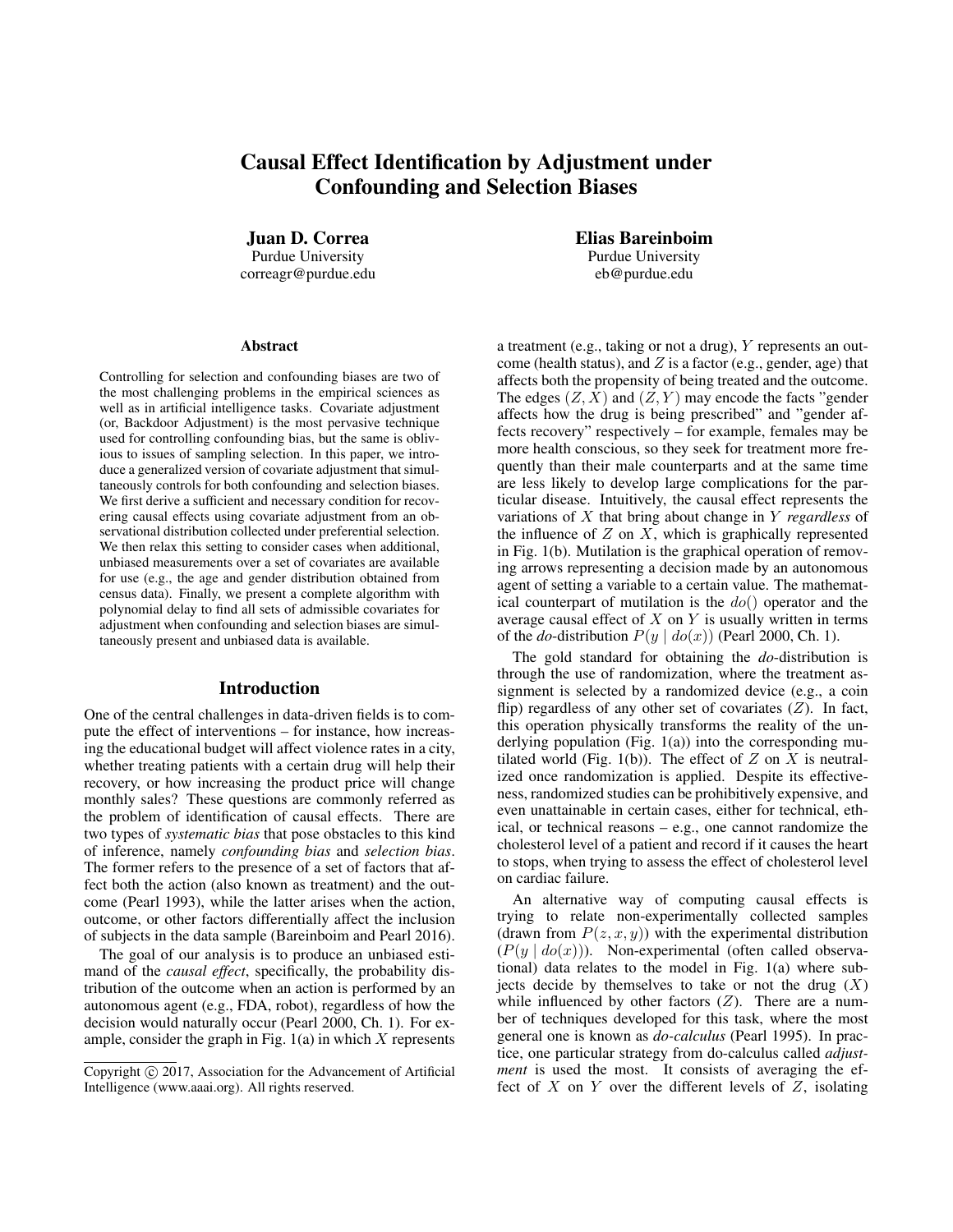the effect of interest from the effect induced by other factors. Controlling for confounding bias by adjustment is currently the standard method for inferring causal effects in data-driven fields, and different properties and enhancements have been studied in statistics (Rubin 1974; Robinson and Jewell 1991; Pirinen, Donnelly, and Spencer 2012; Mefford and Witte 2012) and AI (Pearl 1993; 1995; Pearl and Paz 2010; Shpitser, VanderWeele, and Robins 2010; Maathuis and Colombo 2015; van der Zander, Liskiewicz, and Textor 2014).

Orthogonal to confounding, *sampling selection bias* is induced by preferential selection of units for the dataset, which is usually governed by unknown factors including treatment, outcome, and their consequences. It cannot be removed by a randomized trial and may stay undetected during the data gathering process, the whole study, or simply never be detected<sup>1</sup>. Consider Fig. 1(e) where X and Y represent again treatment and outcome, but  $S$  represents a binary variable that indicates if a subject is included in the pool  $(S=1$  means that the unit is in the sample,  $S=0$  otherwise). The effect of X on Y in the entire population  $(P(y | do(x)))$  is usually not the same as in the sample  $(P(y | do(x), S=1))$ . For instance, patients that went to the hospital and were sampled are perhaps more affluent and have better nutrition than the average person in the population, which can lead to a faster recovery. This preferential selection of samples challenges the validity of inferences in several tasks in AI (Cooper 1995; Cortes et al. 2008; Zadrozny 2004) and Statistics (Little and Rubin 1986; Kuroki and Cai 2006) as well as in the empirical sciences (Heckman 1979; Angrist 1997; Robins 2001).

The problem of selection bias can be addressed by removing the influence of the biased sampling mechanism on the outcome as if a random sample of the population was taken. For the graph in Fig. 1(d), for example, the distribution  $P(y | \overline{do}(x))$  is equal to  $P(y | x, S=1)$  because there are not external factors that affect  $X$  and the selection mechanism  $S$  is independent of the outcome  $Y$  when the effect is estimated for the treatment  $X$ . There exists a complete non-parametric<sup>2</sup> solution for the problem of estimating statistical quantities from selection biased datasets (Bareinboim and Pearl 2012), and also sufficient and algorithmic conditions for recovering from selection in the context of causal inference (Bareinboim, Tian, and Pearl 2014; Bareinboim and Tian 2015).

Both confounding and selection biases carry extraneous "flow" of information between treatment and outcome, which is usually deemed "spurious correlation" since it does not correspond to the effect we want to compute on. Despite all the progress made in controlling these biases separately, we show that to estimate causal effects considering both problems requires a more refined analysis. First, note that the effect of  $X$  on  $Y$  can be estimated by blocking confounding and controlling for selection, respectively,



Figure 1: (a) and (d) give simple examples for confounding and selection bias respectively. (b) represents the model in (a) after an intervention is performed on  $X$ . (c) and (e) present examples where confounding and selection bias can not be removed respectively. In (f) we can control for either confounding or selection bias, but not for both unless we have external data on  $P(z)$ .

in Figs. 1(a) and (d). On the other hand, confounding cannot be removed in Fig. 1(c) nor it can be recovered from selection bias in Fig. 1(e). Perhaps surprisingly, Fig. 1(f) presents a scenario where either confounding or selection can be addressed separately  $(P(y|do(x)) = \sum_{z} P(y|x, z)P(z)$  and  $P(z, y|do(x)) = P(z, y|do(x), S=\overline{1}))$ , but not simultaneously (without external data). As this example suggests, there is an intricate connection between these two biases that disallow the methods developed for these problems of being applied independently and then combined.

In this paper, we study the problem of estimating causal effects from models with an arbitrary structure that involve both biases. We establish necessary and sufficient conditions that a set of variables should fulfill so as to guarantee that the target effect can be unbiasedly estimated by adjustment. We consider two settings – first when only biased data is available, and then a more relaxed setting where additional unbiased samples of covariates are available for use (e.g., census data). Specifically, we solved the following problems:

- 1. Identification and recoverability without external data: The data is collected under selection bias,  $P(\mathbf{v} \mid S=1)$ , when does a set of covariates **Z** allow  $P(\mathbf{y} \mid do(\mathbf{x}))$  to be estimated by adjusting for **Z**?
- 2. Identification and recoverability with external data: The data is collected under selection bias  $P(\mathbf{v} \mid S=1)$  and unbiased samples of  $P(t)$ ,  $T \subseteq V$ , are available. When does a set of covariates  $\mathbf{Z} \subseteq \mathbf{T}$  license the estimation of  $P(\mathbf{y} \mid do(\mathbf{x}))$  by adjusting for **Z**?
- 3. Finding admissible adjustment sets with external data: How can we list all admissible sets Z capable of identifying and recovering  $P(y \mid do(\mathbf{x}))$ , for  $\mathbf{Z} \subseteq \mathbf{T} \subseteq \mathbf{V}$ ?

## Preliminaries

The systematic analysis of confounding and selection biases requires a formal language where the characterization of the underlying data-generating model can be encoded explicitly.

<sup>&</sup>lt;sup>1</sup>(Zhang 2008) noticed some interesting cases where detection is feasible in a class of non-chordal graphs.

<sup>&</sup>lt;sup>2</sup>No assumptions about the about the functions that relates variables are made (i.e. linearity, monotonicity).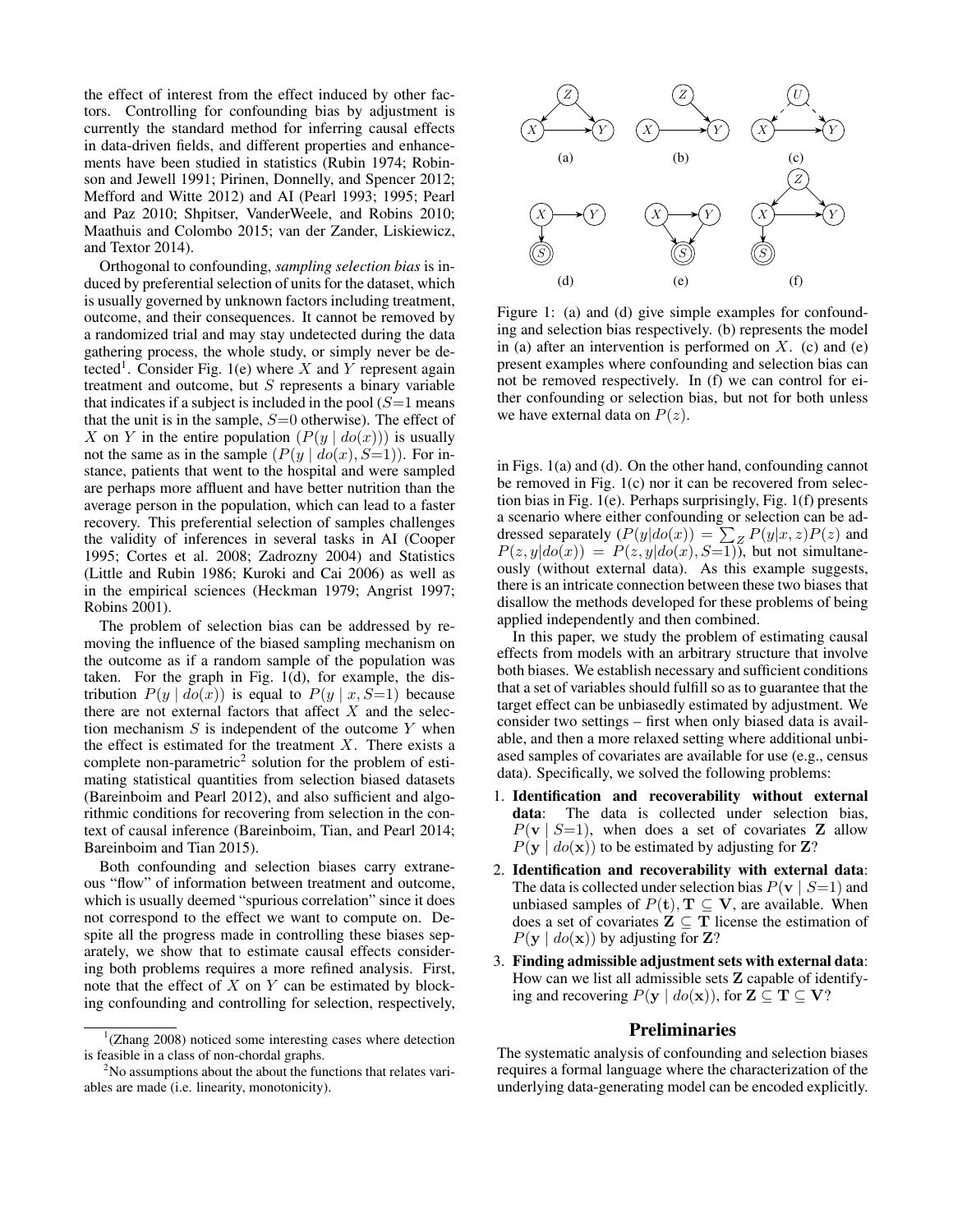We use the language of Structural Causal Models (SCM) (Pearl 2000, pp. 204-207). Formally, a SCM  $M$  is a 4-tuple  $\langle U, V, F, P(u) \rangle$ , where U is a set of exogenous (latent) variables and  $V$  is a set of endogenous (measured) variables.  $F$ represents a collection of functions  $F = \{f_i\}$  such that each endogenous variable  $V_i \in V$  is determined by a function  $f_i \in F$ , where  $f_i$  is a mapping from the respective domain of  $U_i \cup Pa_i$  to  $V_i$ ,  $U_i \subseteq U$ ,  $Pa_i \subseteq V \backslash V_i$  (where  $Pa_i$  is the set of endogenous variables that are arguments of  $f_i$ ), and the entire set  $F$  forms a mapping from  $U$  to  $V$ . The uncertainty is encoded through a probability distribution over the exogenous variables,  $P(u)$ . Within the structural semantics, performing an action  $X=x$  is represented through the dooperator,  $do(X=x)$ , which encodes the operation of replacing the original equation of  $X$  by the constant  $x$  and induces a submodel  $M_x$ . For a detailed discussion on the properties of structural models, we refer readers to (Pearl 2000, Ch. 7).

We will represent sets of variables in bold. The causal effect of a set  $X$  when it is assigned a set of values  $x$ , on a set  $Y$  when it is instantiated as  $y$  will be written as  $P(y \mid do(x))$ , which is a short hand notation for  $P(Y=y | do(X=x))$ . Mainly, we will operate with  $P(v)$ ,  $P(\mathbf{v} \mid do(\mathbf{x}))$ ,  $P(\mathbf{v} \mid S=1)$ , respectively, the observational, experimental, and selection-biased distributions.

Formally, the task of estimating a probabilistic quantity from a selection-biased distribution is known as *recovering* from selection bias (Bareinboim and Pearl 2012). It is not uncommon for observations of a subset of the variables over the entire population (unbiased data) to be available for use. Therefore, we will consider two subsets of V, M,  $T \subseteq V$ , where M contains the variables for which data was collected under selection bias, and T encompasses the variables observed in the overall population, without bias. The absence of unbiased data is equivalent to have  $\mathbf{T} = \emptyset$ .

### Selection Bias with Adjustment

The main justification for the validity of adjustment for confounding comes under a graphical conditions called the "Backdoor criterion" (Pearl 1993; 2000), as shown below:

Definition 1 (Backdoor Criterion (Pearl 2000)). A set of variables Z satisfies the Backdoor Criterion relative to a pair of variables  $(X, Y)$  in a directed acyclic graph G if:

- (i) No node in  $Z$  is a descendant of  $X$ .
- (ii) **Z** blocks every path between X and Y that contains an arrow into X.

The heart of the criterion lies in cond. (ii), where the set  $\mathbf Z$  is required to block all the backdoor paths between  $X$  and Y that generate confounding bias. Furthermore, cond. (i) forbids the inclusion of descendants of  $X$  in  $Z$ , which intends to avoid opening new non-causal paths. For example, the empty set is admissible for adjustment in Fig. 1(e), but adding  $S$  would not be allowed since it is a descendant of  $X$ and opens the non-causal path  $X \to S \leftarrow Y$ . On the other hand, even though  $S$  does not open any non-causal path in Fig. 1(f), the criterion does not allow it to be used for adjustment.



Figure 2: A graph that does not satisfy the s-backdoor criterion (respect to  $Z$ ), but the adjustment formula is recoverable and corresponds to desired causal effect.

(Bareinboim, Tian, and Pearl 2014) noticed that adjustment could be used for controlling for selection bias, in addition to confounding, which lead to a sufficient graphical condition called *Selection-Backdoor* criterion.

Definition 2 (Selection-Backdoor Criterion (Bareinboim and Tian 2015) ). A set  $\mathbf{Z} = \mathbf{Z}^+ \cup \mathbf{Z}^-$ , with  $\mathbf{Z}^- \subseteq De_X$ and  $\mathbf{Z}^+ \subseteq \mathbf{V} \setminus De_X$  (where  $De_X$  is the set of variables that are descendants of  $X$  in  $G$ ) satisfies the selection backdoor criterion (s-backdoor, for short) relative to  $X, Y$  and  $M, T$ in a directed acyclic graph  $G$  if:

- (i)  $\mathbb{Z}^+$  blocks all back door paths from X to Y
- (ii) X and  $\mathbb{Z}^+$  block all paths between  $\mathbb{Z}^-$  and Y, namely,  $(\mathbf{Z}^- \perp \!\!\! \perp Y \mid X, \mathbf{Z}^+)$
- (iii)  $X$  and  $Z$  block all paths between  $S$  and  $Y$ , namely,  $(Y \perp\!\!\!\perp S \mid X, \mathbf{Z})$
- (iv)  $\mathbf{Z} \cup \{X, Y\} \subseteq \mathbf{M}$  and  $\mathbf{Z} \subseteq \mathbf{T}$

The first two conditions echo the extended-backdoor (Pearl and Paz  $2010$ )<sup>3</sup>, while cond. (iii) and (iv) guarantee that the resultant expression is estimable from the available datasets. If the S-Backdoor criterion holds for Z relative to **X**, **Y** and **M**, **T** in *G*, then the effect  $P(y | do(x))$  is identifiable, recoverable, and given by

$$
P(y \mid do(x)) = \sum_{\mathbf{z}} P(y \mid x, \mathbf{z}, S=1) P(\mathbf{z}) \tag{1}
$$

Z We note here that the S-Backdoor is sufficient but not necessary for adjustment. To witness, consider the model in Fig. 2 where  $\mathbf{Z} = \{Z_1, Z_2\}$ ,  $\mathbf{M} = \{X, Y, Z_1, Z_2\}$ , and  $\mathbf{T} = \{Z_1, Z_2\}$ . Here,  $\mathbf{Z}^+ = \emptyset$ ,  $\mathbf{Z}^- = \{Z_1, Z_2\}$ . Condition (ii) in Def. 2 is violated, namely  $(Z_1, Z_2 \not\perp Y \mid X)$ . Perhaps surprisingly, the effect  $P(y | do(x))$  is identifiable and recoverable, as follows:

$$
P(y|do(x)) = P(y|x)
$$
\n(2)

$$
= P(y|x) \sum_{Z_1} P(z_1)
$$
 (3)

$$
= \sum_{Z_1} P(y|x, z_1) P(z_1)
$$
 (4)

$$
= \sum_{Z_1, Z_2} P(y|x, z_1, z_2) P(z_2|x, z_1) P(z_1)
$$
 (5)

$$
= \sum_{Z_1, Z_2} P(y|x, z_1, z_2) P(z_2|z_1) P(z_1)
$$
 (6)

$$
= \sum_{Z_1, Z_2} P(y|x, z_1, z_2, S=1) P(z_1, z_2)
$$
 (7)

<sup>&</sup>lt;sup>3</sup>The extended-backdoor augments the backdoor criterion to allow for descendants of X that could be harmless in terms of bias.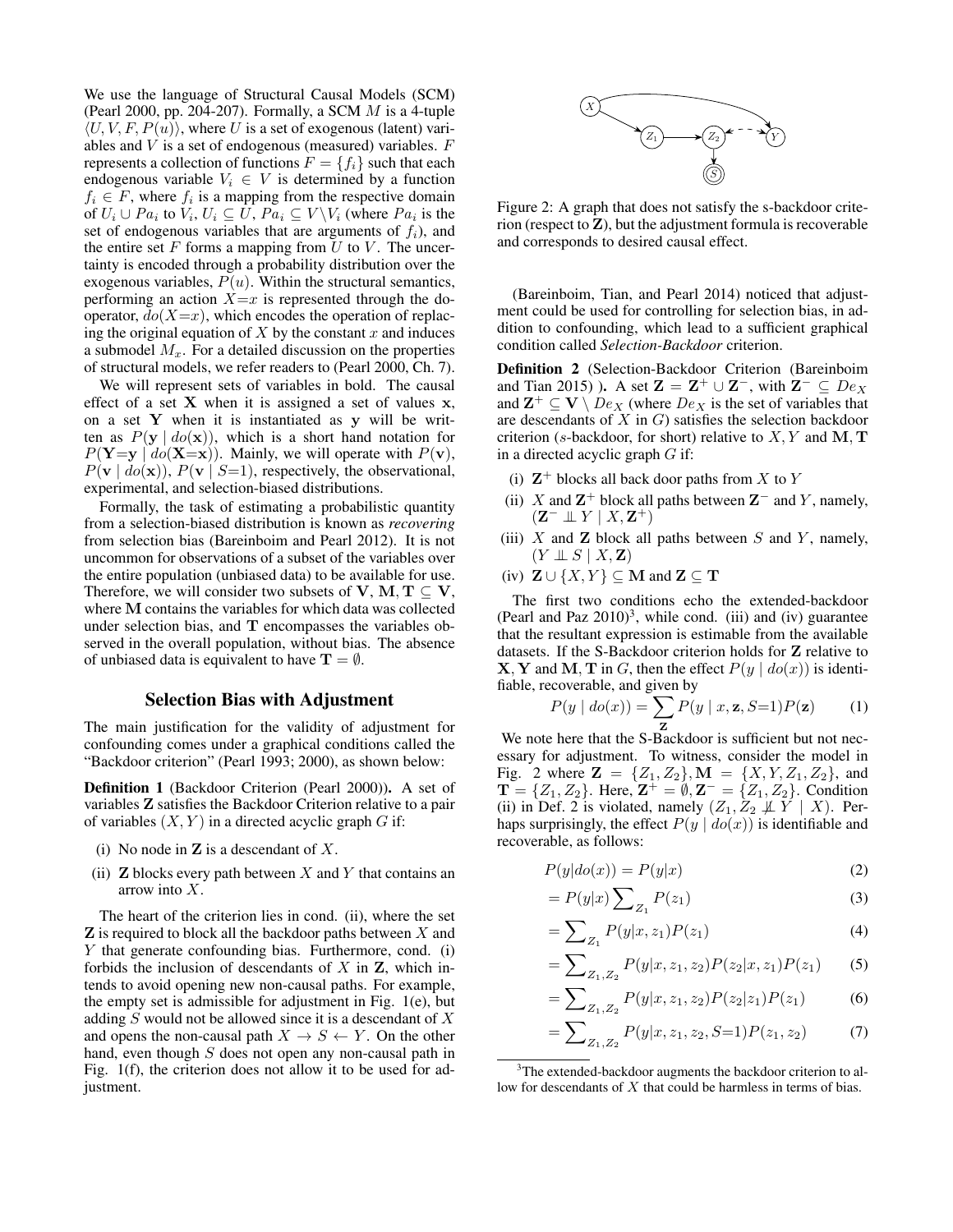(2) follows from the application of the second rule of do calculus and the independence  $(X \perp\!\!\!\perp Y)_{G_X}$ . Equations (5),(6),(7) use the independences  $(Y \perp Z_1 | X)$ , $(Z_2 \perp X | Z_1)$ and  $(S \perp \!\!\! \perp Y | X, Z_1, Z_2)$  respectively. The final expression (7) is estimable from the available data.

Considering that  $\mathbf{Z} = \emptyset$  controls for confounding, adjusting for  $\mathbf{Z} = \{Z_1, Z_2\}$  seems unnecessary. As it turns out, covariates irrelevant for confounding control, could play a role when we compound this task with recovering from selection bias (where Y will need to be separated from S).

## Generalized Adjustment without External Data

Let us consider the case when only biased data  $P(\mathbf{v} \mid S=1)$ over V is measured. Our interest in this section is on conditions that allow  $P(\mathbf{v} \mid do(\mathbf{x}))$  to be computed by adjustment without external measurements.

Consider the model  $G$  in Fig. 3(a). Note that  $Y$  and  $S$ are marginally independent in  $G_{\overline{X}}$  (the graph after an intervention on  $X$  where all edges into  $X$  are not present). As for confounding, Z needs to be conditioned on, but doing so opens a path between  $Y$  and  $S$ , letting spurious correlation from the bias to be included in our calculation. It turns out that with a careful manipulation of the expression, both biases can be controlled as follows:

$$
P(y | do(x)) = P(y | do(x), S=1)
$$
 (8)

$$
= \sum_{Z} P(y \mid do(x), z, S=1) P(z \mid do(x), S=1) \tag{9}
$$

$$
= \sum_{Z} P(y \mid x, z, S=1) P(z \mid S=1)
$$
 (10)

Eq. (8) follows from the independence  $(Y \perp\!\!\!\perp S \mid X)$  in the mutilated graph  $G_{\overline{X}}$ . Next we condition on Z and the (10) is valid by the application of the second rule of do-calculus to the first term and the third rule to the second in (9). Note that every term in (10) is estimable from the biased distribution.

Next we introduce a complete criterion to determine whether adjusting by a set of covariates is admissible to identify and recover the causal effect. Before that, we require the concept of *proper causal path*.

Definition 3 (Proper Causal Path (Shpitser, VanderWeele, and Robins 2010)). Let  $X, Y$  be sets of nodes. A causal path from a node in  $X$  to a node in  $Y$  is called proper if it does not intersect X except at the end point.

Definition 4 (Generalized Adjustment Criterion Type 1). A set  $Z$  satisfies the generalized criterion relative to  $X, Y$  in a causal model with graph G augmented with the selection mechanism  $S$  if:

- (a) No element in **Z** is a descendant in  $G_{\overline{X}}$  of any  $W \notin \mathbf{X}$ which lies on a proper causal path from  $X$  to  $Y$ .
- (b) All non-causal X-Y paths are blocked by Z.
- (c)  $Y$  is independent of  $S$  given  $X$  under intervention:  $(\mathbf{Y} \perp\!\!\!\perp S \mid \mathbf{X})_{G_{\overline{\mathbf{X}}}}.$
- (d) **Z** can be partitioned in two sets  $\mathbf{Z}^+, \mathbf{Z}^-$  such that  $(\mathbf{Y} \perp \mathbf{Z})$  $(\mathbf{Z}^- \mid \mathbf{X}, \mathbf{Z}^+, S)_{G_{\overline{\mathbf{X}}}}, \mathbf{Z}^- = \mathbf{Z} \setminus \mathbf{Z}^+,$  and  $\mathbf{Z}^+ = \{Z' \in \mathbf{Z}^+ \mid \mathbf{Z}^+, S\}$  $\mathbf{Z} \mid (Z' \perp\!\!\!\perp \mathbf{X} \mid S)$  $\widehat{G_{\overline{X(S)}}}$ }.



Figure 3: Models where Z satisfies Def. 4

 $G_{\overline{X(S)}}$  is the graph where all edges into  $X \in \mathbf{X} \setminus An_S$  are removed, where  $An_S$  is the set of ancestors of the variable  $S$  in  $G$ .

Theorem 1 (Generalized Adjustment Formula Type 1). *Given disjoint sets of variables* X, Y *and* Z *in a causal model with graph G. The effect*  $P(y \mid do(\mathbf{x}))$  *is given by* 

$$
P(\mathbf{y} \mid \text{do}(\mathbf{x})) = \sum_{\mathbf{z}} P(\mathbf{y} \mid \mathbf{x}, \mathbf{z}, S=1) P(\mathbf{z} \mid S=1) \tag{11}
$$

*in every model inducing* G *if and only if they satisfy the generalized adjustment criterion type 1 (Def. 4).*

*Proof.* Suppose **X**, **Y**, **Z** satisfy the criterion. Then we can decompose  $Z$  into  $Z^-$  and  $Z^+$ . Conditions (a) and (b) imply  $(Y \perp\!\!\!\perp X \mid \mathbf{Z})_{G_{\mathbf{X}}}$ , but  $(Y \perp\!\!\!\perp X \mid \mathbf{Z}, S)_{G_{\mathbf{X}}}$  still holds, unless a path p which has S or an ancestor of it as a collider is opened in which case  $S$  and  $Y$  are d-connected in  $p$ . By condition (c), this is only possible if some  $X \in \mathbf{X}$  is also a collider in  $p$ , which violate condition (b). We can obtain the causal effect as:

$$
P(\mathbf{y} \mid \text{do}(\mathbf{x})) = P(\mathbf{y} \mid \text{do}(\mathbf{x}), S=1)
$$
\n(12)

$$
= \sum_{\mathbf{Z}^+} P(\mathbf{y}|do(\mathbf{x}), \mathbf{z}^+, S=1) P(\mathbf{z}^+ | do(\mathbf{x}), S=1) \tag{13}
$$

$$
= \sum_{\mathbf{z}^+} P(\mathbf{y} \mid \text{do}(\mathbf{x}), \mathbf{z}^+, S=1) P(\mathbf{z}^+ \mid S=1) \tag{14}
$$

$$
= \sum_{\mathbf{Z}^+} P(\mathbf{y} \mid \text{do}(\mathbf{x}), \mathbf{z}^+, S=1) \sum_{\mathbf{Z}^-} P(\mathbf{z}|S=1) \tag{15}
$$

$$
= \sum_{\mathbf{z}} P(\mathbf{y} \mid \text{do}(\mathbf{x}), \mathbf{z}, S=1) P(\mathbf{z} \mid S=1) \tag{16}
$$

$$
= \sum_{\mathbf{Z}} P(\mathbf{y} \mid \mathbf{x}, \mathbf{z}, S=1) P(\mathbf{z} \mid S=1)
$$
 (17)

Eq. (12) follows from cond. (c), conditioning on  $\mathbb{Z}^+$  and applying the third rule of do-calculus using the definition of  $\mathbf{Z}^+$  in cond. (d) we obtain (14). Conditioning the term  $P(Z^+)$  by  $Z^-$  and adding  $Z^-$  to the first term using condition (d) results in (16). Finally applying rule 2 of do-calculus using independence  $(Y \perp\!\!\!\perp X \mid \mathbf{Z}, S)_{G_{\mathbf{X}}}$  allows to remove  $do$ operator resulting in the adjustment formula in eq. (11). The necessity part of the proof is presented in the supplemental material. П

Conditions (a) and (b) echo the Extended Backdoor/Adjustment Criterion (Pearl and Paz 2010; Shpitser, VanderWeele, and Robins 2010) and guarantee that  $Z$  is admissible for adjustment in the unbiased distribution. Condition (c) requires the outcome  $Y$  to be independent of the selection mechanism S without observing any covariate **Z**. Intuitively, condition (d) ensures that the influence of  $\mathbf Z$  on  $S$ is insensitive to the intervention or than they are independent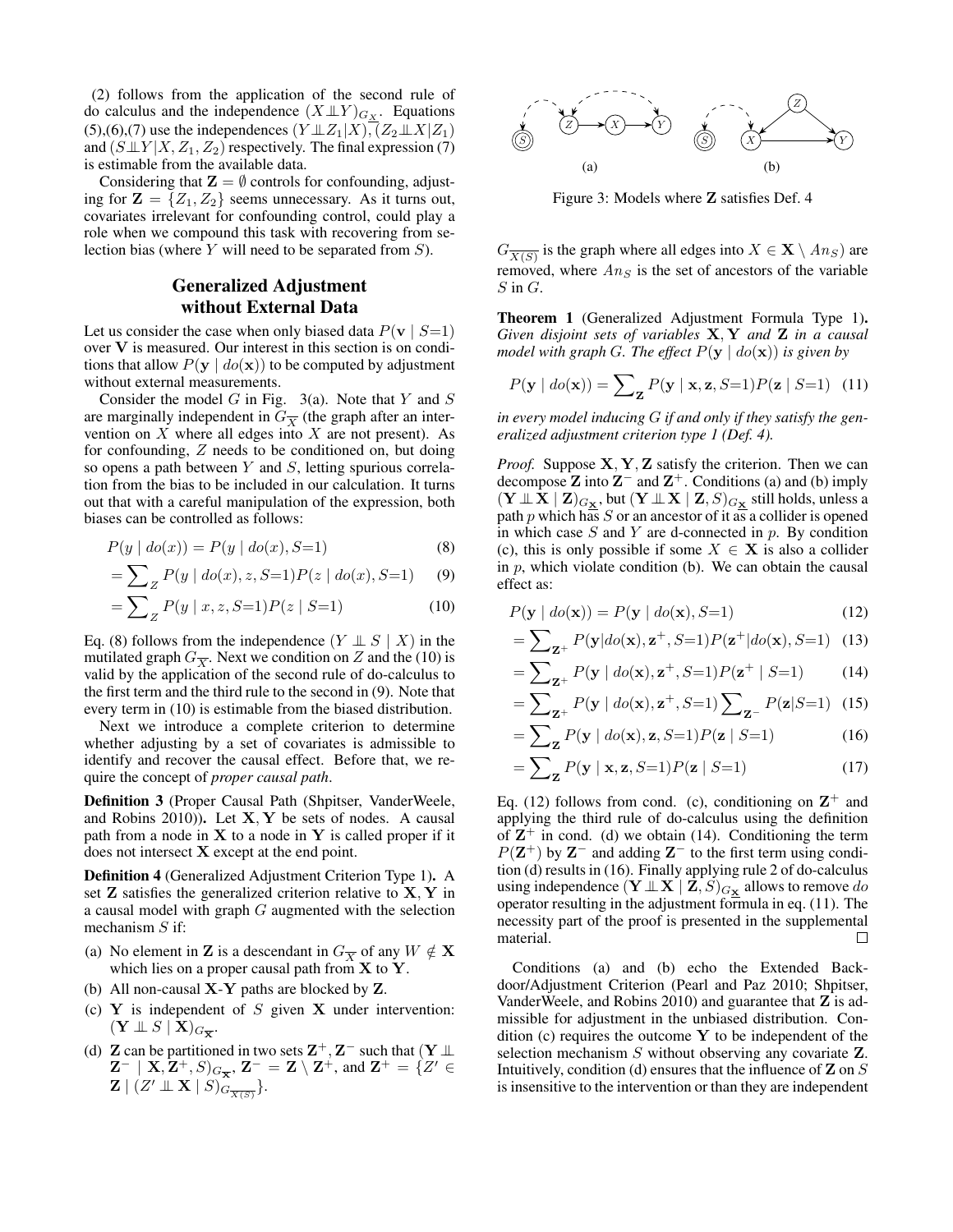of the outcome. The model in Fig. 3(b) also satisfies Def. 4. Similarly to Fig. 3(a), if we control for confounding and try to remove the do-operator, it appears that selection bias cannot be removed since the independence  $(Y \perp\!\!\!\perp S \mid X, Z)$ does not hold in G. Still, there exists a derivation strategy encapsulated in Def. 4 / Thm. 1 that allow one to recover from both selection and confounding biases.

### Generalized Adjustment With External Data

A natural question that arises is whether additional measurements in the population level over the covariates can help identifying and recovering the desired causal effect. The following criterion tries to relax the previous results by leveraging the unbiased data available.

Definition 5 (Generalized Adjustment Criterion Type 2). A set  $Z$  satisfies the generalized criterion relative to  $X, Y, a$ set of variables measured under selection bias M and a set of variables observed in the overall population  $T$  in a causal model with graph  $G$  augmented with the selection mechanism  $S$  if:

- (a) No element in **Z** is a descendant in  $G_{\overline{X}}$  of any  $W \notin \mathbf{X}$ which lies on a proper causal path from  $\overline{X}$  to  $\overline{Y}$ .
- (b) All non-causal  $X-Y$  paths in  $G$  are blocked by  $Z$ .
- (c) Y is independent of the selection mechanism S given  $Z$ and  $X: (Y \perp\!\!\!\perp S \mid X, Z)$
- (d) The variables are measured with bias  $(Z, X, Y \subseteq M)$ and the covariates are available without bias ( $\mathbf{Z} \subseteq \mathbf{T}$ )

Theorem 2 (Generalized Adjustment Formula Type 2). *Given disjoint sets of variables* X, Y *and* Z*, and sets* M, T *in a causal model with graph* G*. In every model inducing* G*, the effect*  $P(y \mid do(\mathbf{x}))$  *is given by* 

$$
P(\mathbf{y} \mid \text{do}(\mathbf{x})) = \sum_{\mathbf{Z}} P(\mathbf{y} \mid \mathbf{x}, \mathbf{z}, S=1) P(\mathbf{z}) \tag{18}
$$

*if and only if they satisfy the criterion in Def. 5.*

*Proof.* Suppose  $X, Y, Z, M, T$  satisfy the criterion, by conditions (a) and (b), for every model induced by  $G$  we have:

$$
P(\mathbf{y} \mid \textit{do}(\mathbf{x})) = \sum_{\mathbf{Z}} P(\mathbf{y} \mid \mathbf{x}, \mathbf{z}) P(\mathbf{z})
$$

We note that  $S$  can be introduced to the first term by cond. (c), which entail Eq. (18). Cond. (d) ensures that both terms in the expression are estimable from the available distributions. The necessity part of the proof is more involved and is provided in the supplemental material (Correa and Bareinboim 2016).  $\Box$ 

As in Def. 4, conditions (a) and (b) ensure  $Z$  is valid for adjustment without selection bias. Condition (c) requires that the influence of the selection mechanism in the outcome is nullified by conditioning on  $X$  and  $Z$  and condition (d) simply guarantees that the adjustment expression can be estimated from the available data. Fig. 4 presents two causal models that satisfies the previous criterion if measurements over  $\mathbf{Z} = \{Z_1, Z_2, Z_3\}$  are available. To witness how the



Figure 4: Models where the set Z satisfies Def. 5.

expression can be reached using do-calculus and probability axioms, consider Fig. 4(a):

$$
P(y|do(x)) = \sum_{Z_3} P(y|do(x), z_3) P(z_3|do(x)) \quad (19)
$$

$$
= \sum_{Z_3} P(y \mid x, z_3) P(z_3) \tag{20}
$$

$$
= \sum_{Z_1, Z_3} P(y \mid x, z_1, z_3) P(z_1, z_3) \tag{21}
$$

$$
= \sum_{\mathbf{Z}} P(y \mid x, \mathbf{z}) P(z_2 \mid x, z_1, z_3) P(z_1, z_3) \tag{22}
$$

$$
= \sum_{\mathbf{Z}} P(y \mid x, \mathbf{z}, S=1) P(\mathbf{z}) \tag{23}
$$

We start by conditioning on  $Z_3$  and removing  $d\rho(x)$  using rule 3 of the do-calculus. Then conditioning the second term on  $Z_1$ , moving the summation to the left, and introducing  $Z_1$ into the first term results in (21). Eq. (22) follows from conditioning the first term on  $Z_2$ , and finally by removing X in the second term using the independence  $(Z_2 \perp \!\!\! \perp X | Z_1, Z_3)$ , combining the last two distributions over the  $Z$ 's and introducing the selection bias term using the independence  $(Y \perp\!\!\!\perp S \mid X, \mathbf{Z})$  results in (23), which corresponds to (18).

Model in Fig. 4(b) also satisfies the type 2 criterion and illustrates how this can be applied to models where  $X$  and Y may be sets of variables.

## Finding Admissible Sets for Generalized Adjustment

A natural extension to the problem is how to systematically list admissible sets for adjustment, using the criteria discussed in the previous sections. This is specially important in practice where factors such as feasibility, cost, and statistical power relate to the choosing of a covariate set.

In order to perform this kind of task efficiently, (van der Zander, Liskiewicz, and Textor 2014) introduced a transformation of the model called the *Proper Backdoor Graph* and formulate a criterion equivalent to the Adjustment Criterion:

**Definition 6** (Proper Backdoor graph). Let  $G = (\mathbf{V}, \mathbf{E})$ be a DAG, and  $X, Y \subseteq V$  be pairwise disjoint subsets of variables. The proper backdoor graph, denoted as  $G_{XY}^{pbd}$ , is obtained from G by removing the first edge of every proper causal path form X to Y.

Definition 7 (Constructive Backdoor Criterion (CBD)). Let  $G = (\mathbf{V}, \mathbf{E})$  be a DAG, and  $\mathbf{X}, \mathbf{Y} \subseteq \mathbf{V}$  be pairwise disjoint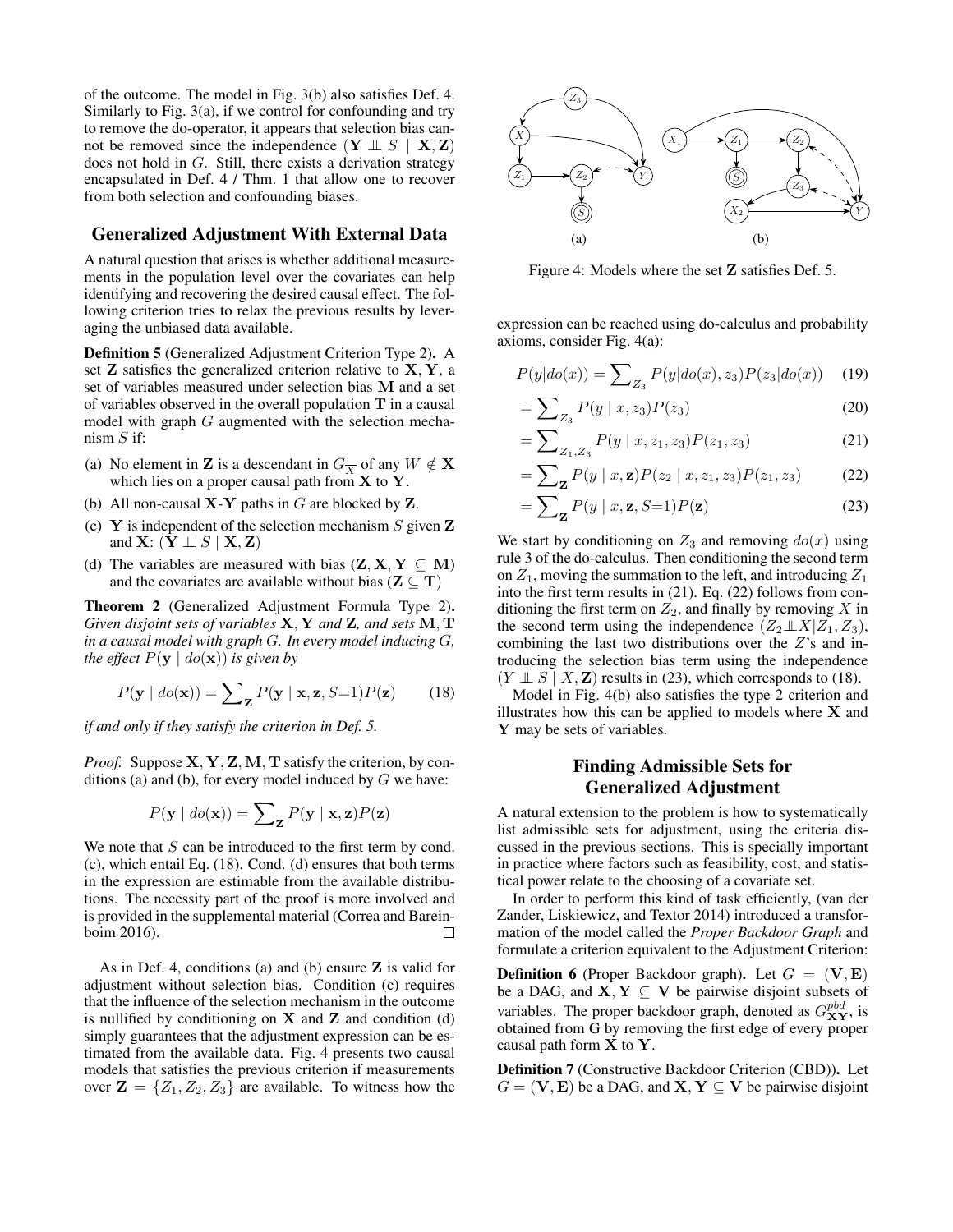subsets of variables. The set Z satisfies the Constructive Backdoor Criterion relative to  $(X, Y)$  in G if:

- i)  $\mathbf{Z} \subseteq \mathbf{V} \setminus \mathit{Dpcp}(\mathbf{X}, \mathbf{Y})$  and
- ii)  $Z$  d-separates  $X$  and  $Y$  in the proper backdoor graph  $G^{pbd}_{\bf XY}.$
- Where  $Dpcp(\mathbf{X}, \mathbf{Y}) = De((De_{\overline{\mathbf{X}}}(\mathbf{X}) \setminus \mathbf{X}) \cap An_{\mathbf{X}}(Y))$

The set  $Dpcp(\mathbf{X}, \mathbf{Y})$  is exactly the set of nodes forbidden by the first condition in both our generalized criteria, and  $G_{\bf XY}^{pbd}$  only contain **X**, **Y** paths that need to be blocked.

**Lemma 3** (Constructive Backdoor  $\implies$  Generalized Adjustment Type 2). *Any set* Z *satisfying the CDB applied to*  $G_{(\mathbf{X})}^{pbd}$  $\sum_{(\mathbf{X}\cup S)\mathbf{Y}}^{pba}$  and  $Dpcp(\mathbf{X}\cup S,\mathbf{Y})\cup(\mathbf{V}\backslash\mathbf{T})$  *relative to*  $\mathbf{X},\mathbf{Y}$  *in* G *also satisfies the Generalized Adjustment Criterion type 2.*

*Proof.* By the equivalence between the CBD criterion and the adjustment criterion, we have that  $Dpcp(\mathbf{X}, \mathbf{Y})$  is exactly the set of nodes forbidden by cond. (a) of the type 2 criterion, so

 $Dpcp(\mathbf{X} \cup S, \mathbf{Y})$  (24)  $= De((De_{\overline{\mathbf{X},\mathbf{S}}}(\mathbf{X}\cup\{S\})\setminus(\mathbf{X}\cup S)) \cap An_{\underline{\mathbf{X},S}}(Y))$ 

Since S has no descendants,  $De_{\overline{X},S}(\mathbf{X}\cup\{S\}) = De_{\overline{X}}(\mathbf{X})\cup$ S and  $An_{\mathbf{X},S}(Y) = An_{\mathbf{X}}(Y)$ . As a consequence  $Dpcp(\mathbf{X}\cup$  $(S, Y) = Dpcp(X, Y)$  implying cond. (a) of Def. 5.

 $G_{(\mathbf{X})}^{pbd}$  $\sum_{(\mathbf{X} \cup S) \mathbf{Y}}^{pod}$  has all non-causal paths from  $\mathbf{X}$  to  $\mathbf{Y}$  present in  $G_{XY}^{pbd}$ , therefore, if **Z** block all non-causal paths in the former, it will do in the latter satisfying condition (b).

Every  $S - Y$  path may or may not contain X. If not, Z should block it in  $G^{pbd}_{(\mathbf{X})}$  $\sum_{(\mathbf{X} \cup S) \mathbf{Y}}$ . In the latter case, the subpath from  $X$  to  $Y$  is either causal or non-causal. If it is causal  $\mathbf Z$  will not block it, but the  $S-Y$  path will be blocked by  $\mathbf X$ . If the subpath is non-causal  $Z$  should block it, therefore, the larger path is blocked too. This argument implies condition (c). Since CBD holds for  $Dpcp(\mathbf{X} \cup S, \mathbf{Y}) \cup (\mathbf{V} \setminus \mathbf{T})$  every element in **Z** must belong to **T** satisfying condition (d).  $\Box$ 

**Lemma 4** (Generalized Adjustment Type  $2 \implies$  Constructive Backdoor). *Any set* Z *satisfying the Generalized Adjustment Criterion type 2 relative to* X, Y *in* G *also satisfies* the constructive backdoor criterion applied to  $G^{pbd}_{(\mathbf{X})}$ (X∪S)Y *and*  $Dpcp(\mathbf{X} \cup S, \mathbf{Y}) \cup (\mathbf{V} \setminus \mathbf{T}).$ 

*Proof.* By lemma 3,  $Dpcp(\mathbf{X} \cup S, \mathbf{Y}) = Dpcp(\mathbf{X}, \mathbf{Y}),$ which combined with condition (d) implies condition (i) of the CBP.

By cond. (b) every non-causal path from  $X$  to  $Y$  is blocked by  $Z$  and all paths from  $S$  to  $Y$  (which are always non-causal when S is treated as an  $X$ ) are blocked by  $Z, X$ by cond. (c). Those two facts together imply cond. (ii) of the CBD. □

**Theorem 5** (Generalized Adjustment Type  $2 \Leftrightarrow$  Constructive Backdoor). *A set* Z *satisfies the Generalized Adjustment Criterion type 2 relative to* X, Y *in* G *if and only if it sat*isfies the CBC applied to  $G^{pbd}_{\ell\mathbf{X}^p}$  $^{pod}_{({\mathbf X}\cup {\mathbf S}){\mathbf Y}}$  and  $Dpcp({\mathbf X}\cup S,{\mathbf Y})$  ∪  $(V \setminus T)$ .



Figure 5: (a) shows a causal model and (b) the proper backdoor graph associated with it relative to  $X \cup S$  and Y. The gray nodes in (b) represents variables in Dpcp.

 $\Box$ *Proof.* It follows immediately from lemmas 3,4.

Thm. 5 allows us to use the LISTSEP procedure (van der Zander, Liskiewicz, and Textor 2014) to list all the valid sets for the generalized adjustment type 2. The algorithm guarantees  $O(n(n+m))$  polynomial delay, where *n* is the number of nodes and  $m$  is the number of edges in  $G$  (see (Takata 2010)). That means that the time needed to output the first solution or indicate failure, and the time between the output of consecutive solutions, is  $O(n(n+m))$ .

To provide the reader an intuition of how the algorithm works, consider the graph in Fig. 5(a) and its associated constructive backdoor graph in (b).  $W$  is a "forbidden node" in the sense that it cannot be used for adjustment and for this example is the only element in  $Dpcp(X, Y)$  assuming that unbiased measurement on the covariates  $Z_1, Z_2$  and  $Z_3$  are available (i.e.  $\{Z_1, Z_2, Z_3\} \subseteq T$ ). The algorithm LIST-SEP will output every set of variables that d-separates  $X \cup S$ from  $Y$  in the proper backdoor graph that does not contain any node in  $Dpcp(\mathbf{X}, Y)$ .

### **Conclusions**

We provide necessary and sufficient conditions for identification and recoverability from selection bias of causal effects by adjustment, applicable for data-generating models with latent variables and arbitrary structure in nonparametric settings. Def. 4 and Thm. 1 provide a complete characterization of identification and recoverability by adjustment when no external information is available. Def. 5 and Thm. 2 provide a complete graphical condition for when external information on a set of covariates is available. Thm. 5 allowed us to list all sets that satisfies the last criterion in polynomial-delay time, effectively helping in the decision of what covariates need to be measured for recoverability. This is especially important when measuring a variable is associated with a particular cost or effort. Despite the fact that adjustment is neither complete nor the only method to identify causal effects, it is in fact the most used tool in the empirical sciences. The methods developed in this paper should help to formalize and alleviate the problem of sampling selection and confounding biases in a broad range of data-intensive applications.